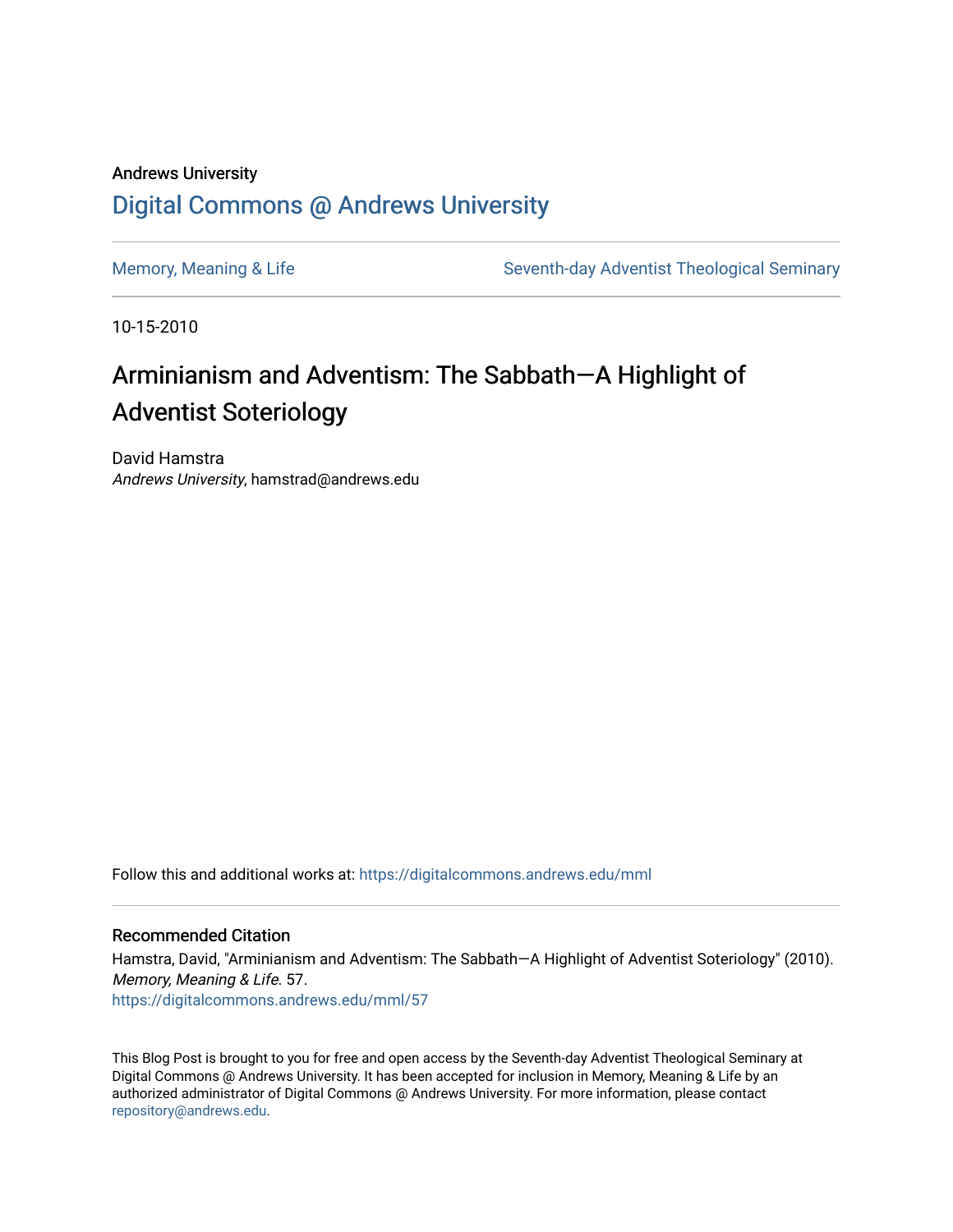The Wayback Machine - http://web.archive.org/web/20120716005647/http://www.memorymeaningfaith.or…

# **[Memory, Meaning & Faith](http://web.archive.org/web/20120716005647/http://www.memorymeaningfaith.org/blog/)**

- $\bullet$  [Main](http://web.archive.org/web/20120716005647/http://www.memorymeaningfaith.org/blog)
- [About](http://web.archive.org/web/20120716005647/http://www.memorymeaningfaith.org/blog/about.html)
- [Archives](http://web.archive.org/web/20120716005647/http://www.memorymeaningfaith.org/blog/archives.html)

[« Arminianism and Adventism: The Heart of Him Who Hardens Heart](http://web.archive.org/web/20120716005647/http://www.memorymeaningfaith.org/blog/2010/10/arminianism-and-adventism-the-heart-of-him-who-hardens-hearts-1.html)[s |](http://web.archive.org/web/20120716005647/http://www.memorymeaningfaith.org/blog/2010/10/arminian-theology-evangelical-theology.html) [Mai](http://web.archive.org/web/20120716005647/http://www.memorymeaningfaith.org/blog/)[n](http://web.archive.org/web/20120716005647/http://www.memorymeaningfaith.org/blog/2010/10/arminian-theology-evangelical-theology.html) | Arminianism and Adventism: Arminian Theology as Evangelical Theology »

## **October 15, 2010**

### **Arminianism and Adventism: The Sabbath—A Highlight of Adventist Soteriology**

Vespers began with soft music playing in the chapel dimly lit by the flames of menorahs sitting on a table in [the front of the chapel along with a collection of shofars. Following a soothing rendition of "Remember the](http://web.archive.org/web/20120716005647/http://www.youtube.com/watch?v=lBCJyFDMr2k&feature=related) Sabbath," Dr. Jo Ann Davidson began sharing about her reluctant trip to Israel on her husband's sabbatical. Although she was a fourth generation Adventist and knew that she didn't keep the Sabbath to be saved, Israel is where she began to learn the deeper meanings of the Sabbath.

One of her first experiences was reluctantly visiting a Jewish festival in a park where the Jews were praising God for the law. This was a new concept to her. She new the law as eternal and good, but praising the law? There isn't a hymn in the Adventist hymnal praising the law.

One day her family was invited to their first Jewish Friday night Sabbath meal. This continued to happen, and after about three months she remembered coming home and falling to her knees and asking the Lord to forgive her for not wanting to come, because she realized God had a blessing for her too. She realized that her Jewish friends had been celebrating for thousands of years and had highly developed the art of Sabbath celebration.

She realized that the Sabbath is not something we do to show God that we are good and holy. The Sabbath is a gift God gives us that comes every week, whether we want it or not, just like salvation.

Next Dr. Richard Davidson shared about the blowing of the shofar. He was expecting to hear it when he first arrived in Israel but instead got an air horn. The Second Temple, of course, was no longer standing, and thus its services were no longer happening. But they were just starting to excavate the cheesemakers vally beneath, and found a stone that was oddly shaped. On that stone was and inscription: "The place for the blowing of the shofar."

So he invited us to go back to Jesus day in Jerusalem, and to hear the sound of the shofar. A shofar can be an antelope horn, a ram's horn, or the ibex horn. Richard blew the traditional blasts from the ibex horn shofar.

Next, Jo Ann shared about the traditions of her Jewish friends. The Sabbath was the zenith of their weeks. It wasn't something they had to do. It was a gift.

The mothers would light the candles. They light two candles for the Sabbath as a symbol of God as creator and redeemer. After the lighting of the candles the mothers would pray a Sabbath prayer, which she proceeded to pray over us.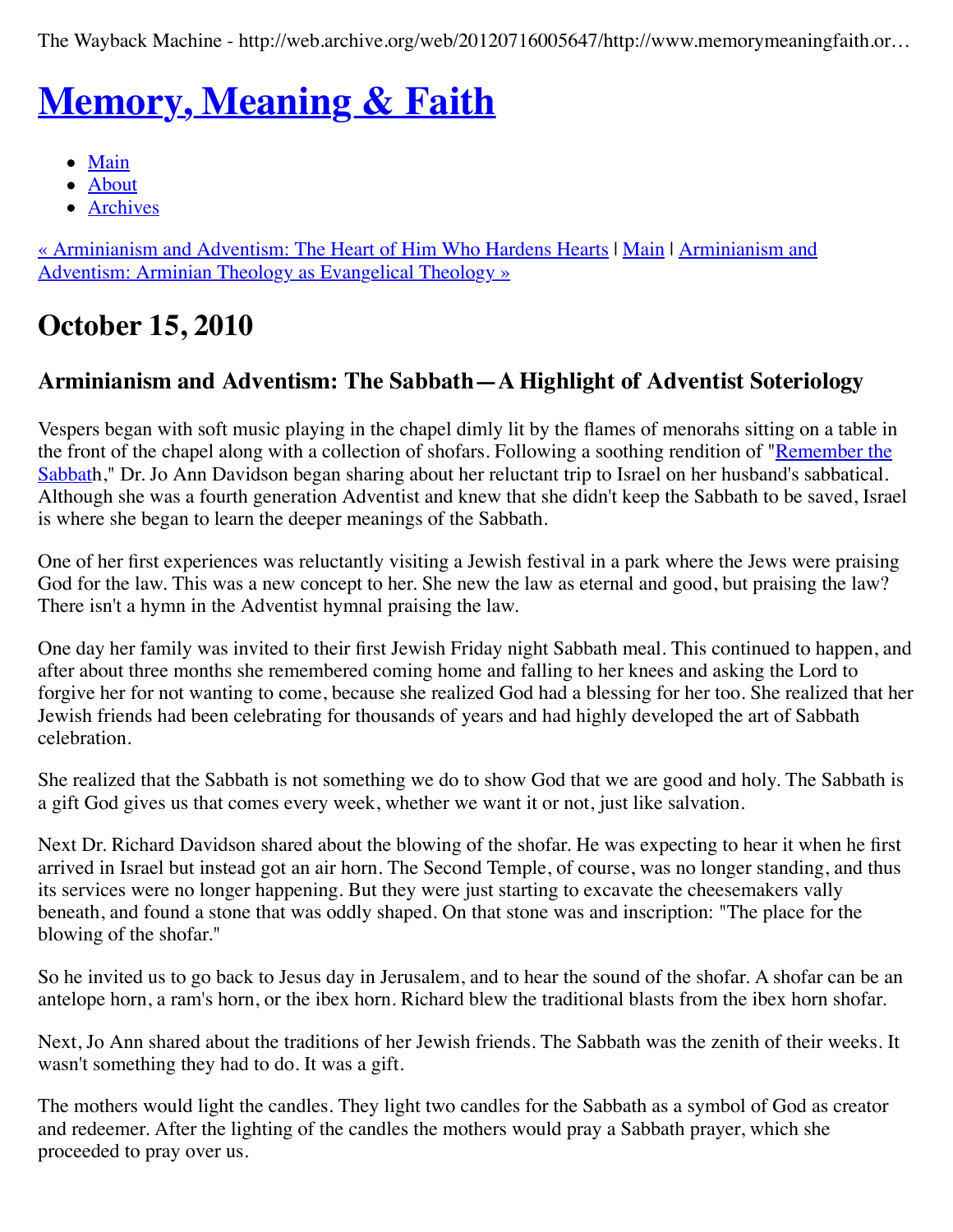Jo Ann shared two saying about the meaning of the candles. You can light a whole room full of candles, and still the candle would be as bright as ever. Even so, God has been blessing the Sabbath for 2000 years, and still the blessing is a bright as ever. Also, on the first day God created light. And because every Sabbath is a new creation, they lit candles.

After the candles comes the blessing of the husband for his wife. When Richard and his wife are alone, he reads the traditional blessing from Song of Solomon. But since they were with us, he read the traditional blessing from **[Proverbs 31](http://web.archive.org/web/20120716005647/http://www.biblestudytools.com/kjv/proverbs/31.html)**. After the husband blesses his wife, she blesses him by reading from **Psalm 112**.

As Jo Ann watched the children in these Jewish homes seeing their parents expressing affection for each other, it moved her heart. After this the father would take the children in his arms or put his hands on them and bless them. Joann and her husband continued this tradition.

Eventually, she asked her friends where they had found these traditions, and they told her she found it in the Torah. She was surprised, and asked where they found it. They pointed to  $Ex\overline{31}$ , saying that the verb that is translated "observe" in English is the same verb for when he "made" the earth. Therefore, it is up to us to "make" the Sabbath, as God made the Earth with joy.

"Where was there joy in creation?" she asked. They pointed her to **Job**, where the sons of God shouted for joy. They also saw it in [Gen 1:2](http://web.archive.org/web/20120716005647/http://www.biblestudytools.com/interlinear-bible/passage.aspx?q=Gen+1%3A2&t=nas) where the spirit of God hovers over the waters. Moses only uses that verb for hovering one other time, describing a mother bird hovering over her nest. God hovered over us as he made our nest.

"So why the expensive silverware for Sabbath?" she asked. For this they turned to <u>Is 58</u>, where calling the Sabbath a delight has the nuance of a royal delight. Therefore the Sabbath is a royal day.

For Jo Ann's Jewish friends, the most beautiful word in the fourth commandment is the word remember. The first three commandments start with "Thou shall not" and the last five start with "Thou shall not." The two that are expressed positively are the commands to honor the Sabbath and our parents. The Sabbath was originally given to our original parents. And among all the creation stories of different cultures, the Bible has the only one that involves the Sabbath.

So Jo Ann concludes that the Sabbath is God's signature. It is not linked to any natural cycle. It is God's celebration of his power as creator every week. God set apart one day of the week to remind us that time has a pattern, and therefore history has a pattern. Every week, we get a chance to start our story over.

The question isn't, Why do I have to keep the Sabbath? The question really is, Why are we so blessed to have the Sabbath? When the creator comes down to restore and bless us, who would want to miss that? When Jesus came down, he performed more miracles on that day than any other to remind us that on that day God gives us his choicest blessings. God put his best gift in time, so that we wouldn't miss it.

She shared a story of how she know her husband was serious about her, because when he asked her to go out with him for the first time, he asked her to meet him at a specific time. In the same way, God does not just ask for us whenever. He asks for us to meet him at a specific time.

The service closed with singing Hebrew hymns about Sabbath.

Posted by [David Hamstra](http://web.archive.org/web/20120716005647/http://profile.typepad.com/davidhamstra) on October 15, 2010 in [Arminianism and Adventism Symposium](http://web.archive.org/web/20120716005647/http://www.memorymeaningfaith.org/blog/arminianism-and-adventism-symposium/) | [Permalink](http://web.archive.org/web/20120716005647/http://www.memorymeaningfaith.org/blog/2010/10/sabbath-adventist-soteriology.html)

[Save to del.icio.us](http://web.archive.org/web/20120716005647/http://del.icio.us/post) |  $\longrightarrow$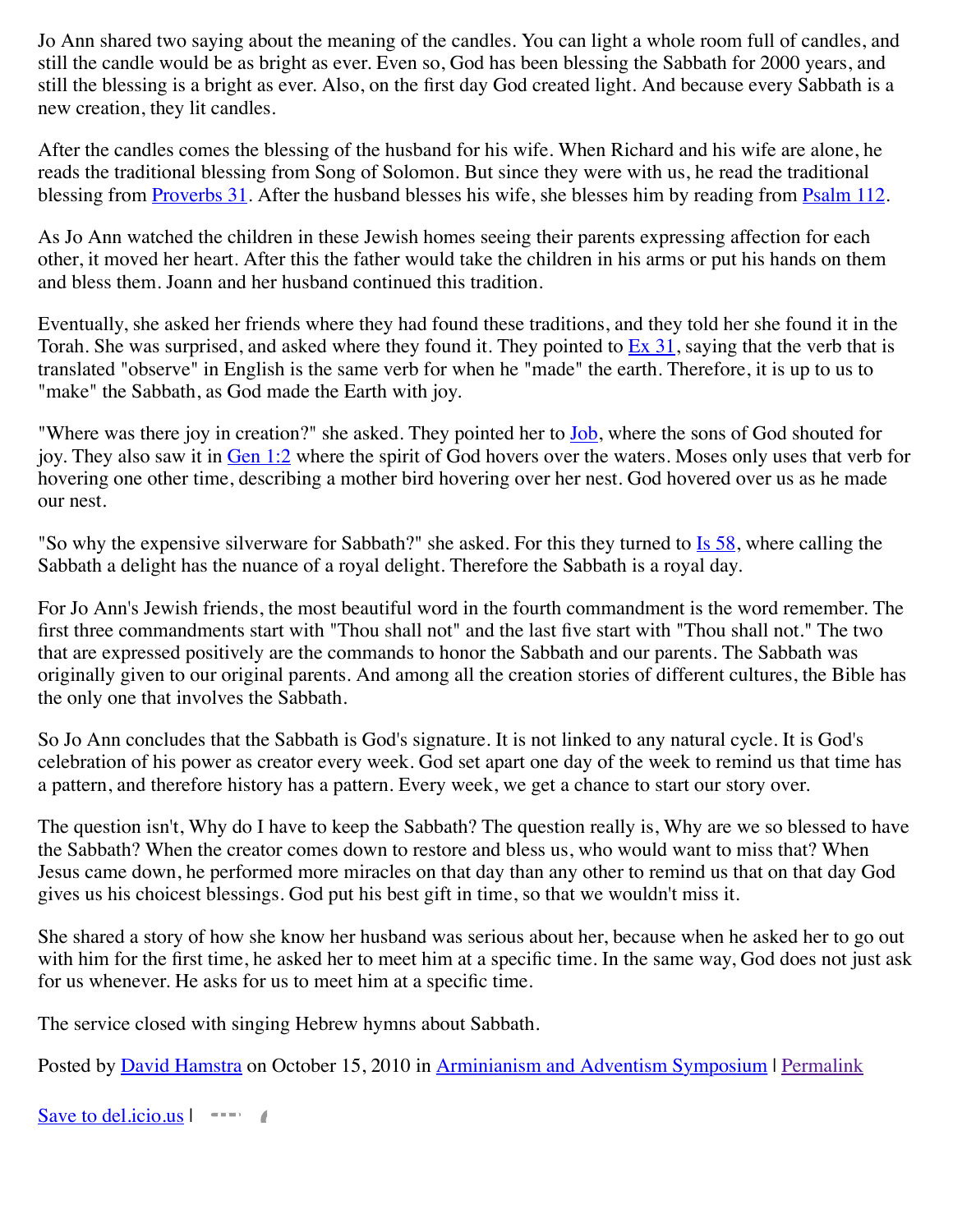#### **Comments**

You can follow this conversation by subscribing to the [comment feed](http://web.archive.org/web/20120716005647/http://www.memorymeaningfaith.org/blog/2010/10/sabbath-adventist-soteriology/comments/atom.xml) for this post.

I went into the sanctuary expecting a worship service filled with songs and praises and a short devotional. Instead, we all got a spiritual treat as we heard the testimony of the Davidson's turning point in understanding a deeper significance for the Sabbath from the Jewish perspective.

Well, done; well prepared. It was a wonderful blessing.

Posted by: <u>Victor M. Reyes-Prieto</u> | [October 16, 2010 at 06:30 AM](http://web.archive.org/web/20120716005647/http://www.memorymeaningfaith.org/blog/2010/10/sabbath-adventist-soteriology.html?cid=6a01287656f488970c0134883c9749970c#comment-6a01287656f488970c0134883c9749970c)

I'm curious ... how was this connected to the theme of the conference ...?

Posted by: Bill Cork | [October 16, 2010 at 10:25 AM](http://web.archive.org/web/20120716005647/http://www.memorymeaningfaith.org/blog/2010/10/sabbath-adventist-soteriology.html?cid=6a01287656f488970c0133f51d7925970b#comment-6a01287656f488970c0133f51d7925970b)

### **Verify your Comment**

### **Previewing your Comment**

Posted by: 1

This is only a preview. Your comment has not yet been posted.

Post | Edit

Your comment could not be posted. Error type: Your comment has been posted. [Post another comment](javascript:void%200;)

<span id="page-3-0"></span>The letters and numbers you entered did not match the image. Please try again.

As a final step before posting your comment, enter the letters and numbers you see in the image below. This prevents automated programs from posting comments.

Having trouble reading this image? [View an alternate.](#page-3-0)

Continue

### **Post a comment**

### **[About](http://web.archive.org/web/20120716005647/http://memorymeaningfaith.typepad.com/blog/about.html)**

[Memory, Meaning & Faith](http://web.archive.org/web/20120716005647/http://www.memorymeaningfaith.org/blog/about.html) is a blog covering Christian history in light of contemporary issues.

- [Why We're Here](http://web.archive.org/web/20120716005647/http://www.memorymeaningfaith.org/blog/why-were-here.html)
- [Who We Are](http://web.archive.org/web/20120716005647/http://www.memorymeaningfaith.org/blog/who-we-are.html)
- [What We Believe](http://web.archive.org/web/20120716005647/http://www.memorymeaningfaith.org/blog/what-we-believe.html)
- [Commenting Guidelines](http://web.archive.org/web/20120716005647/http://www.memorymeaningfaith.org/blog/commenting-guidelines.html)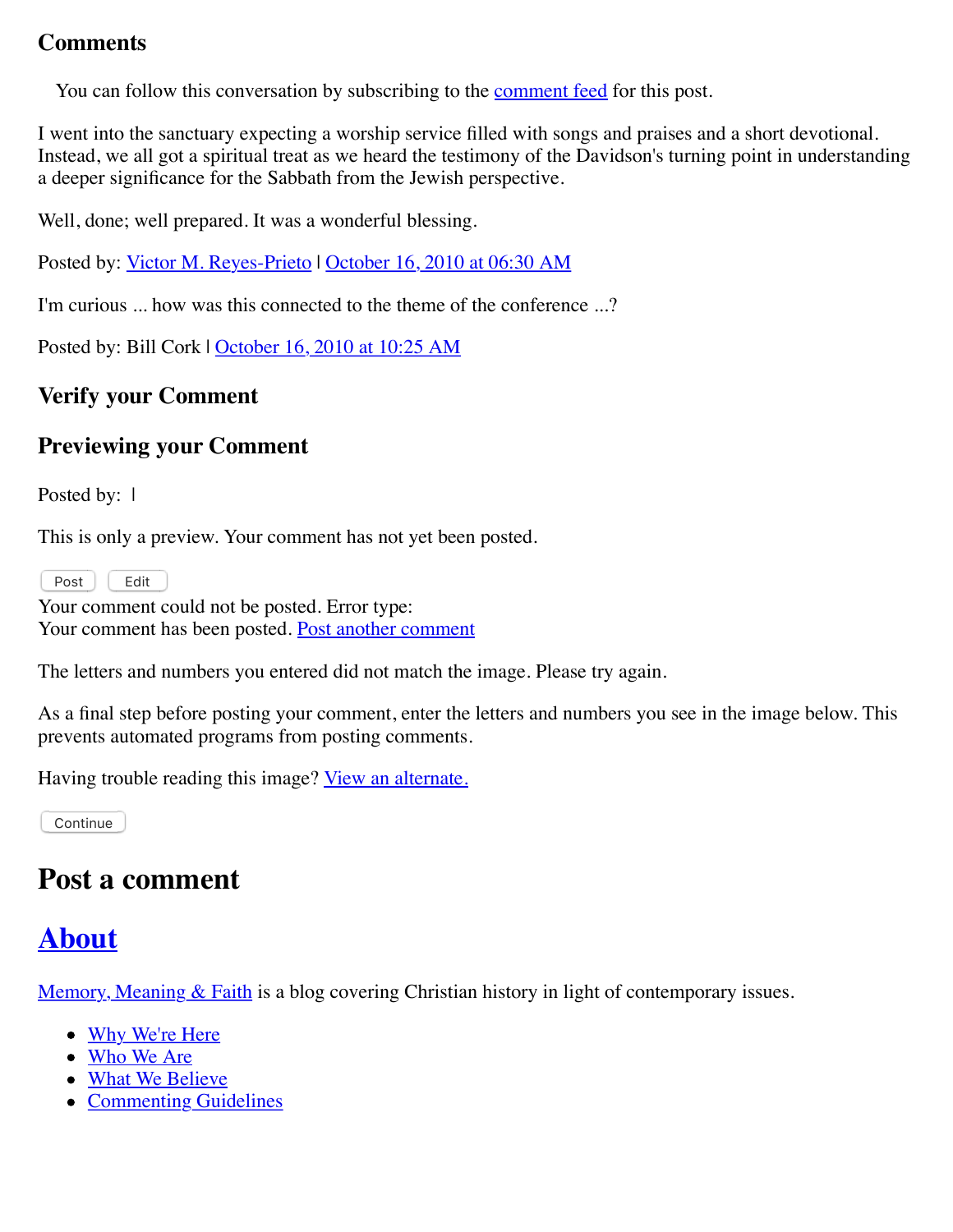## **[Subscribe](http://web.archive.org/web/20120716005647/http://www.memorymeaningfaith.org/blog/subscribe.html)**

**[Weekly Email Newsletter](http://web.archive.org/web/20120716005647/http://eepurl.com/im9P)** 

## **Search**

search

## **Popular Posts**

- [What Did The Adventist Pioneers Think About Women In Minestry?](http://web.archive.org/web/20120716005647/http://www.memorymeaningfaith.org/blog/2010/04/adventist-pioneers-women-ministry.html)
- ["Our College" Today](http://web.archive.org/web/20120716005647/http://www.memorymeaningfaith.org/blog/2010/06/our-college-today-.html)
- [The Hour Of His Judgment Is Come](http://web.archive.org/web/20120716005647/http://www.memorymeaningfaith.org/blog/2010/04/hour-judgment-is-come.html)
- [Higher Critical Thinking \(Part I\)](http://web.archive.org/web/20120716005647/http://www.memorymeaningfaith.org/blog/2010/03/highercritical-thinking-part-i.html)
- [The Trinity Is A Paradox](http://web.archive.org/web/20120716005647/http://www.memorymeaningfaith.org/blog/2010/03/the-trinity-is-a-paradox.html)
- [The Great Commission Inside The Church](http://web.archive.org/web/20120716005647/http://www.memorymeaningfaith.org/blog/2010/04/the-great-comission-inside-the-church.html)
- [Arminianism and Adventism Symposium](http://web.archive.org/web/20120716005647/http://www.memorymeaningfaith.org/blog/arminianism-and-adventism-symposium/)

## **Recent Comments**

- [Florin Lai](http://web.archive.org/web/20120716005647/http://www.memorymeaningfaith.org/blog/2012/02/2012-seminary-scholarship-symposium-.html?cid=6a01287656f488970c017616148ab1970c#comment-6a01287656f488970c017616148ab1970c)[u on 2012 Seminary Scholarship Symposium: "Reception of Ellen White's Trinitarian](http://web.archive.org/web/20120716005647/http://www.memorymeaningfaith.org/blog/2012/02/2012-seminary-scholarship-symposium-.html) Statements by Her Contemporaries (1897–1915)"
- [Florin Laiu](http://web.archive.org/web/20120716005647/http://www.memorymeaningfaith.org/blog/2010/03/highercritical-thinking-part-i.html?cid=6a01287656f488970c017615d52191970c#comment-6a01287656f488970c017615d52191970c) on [Higher-Critical Thinking And Its Effects \(Part I\)](http://web.archive.org/web/20120716005647/http://www.memorymeaningfaith.org/blog/2010/03/highercritical-thinking-part-i.html)
- [Joseph](http://web.archive.org/web/20120716005647/http://www.memorymeaningfaith.org/blog/2010/04/hour-judgment-is-come.html?cid=6a01287656f488970c0176159b59aa970c#comment-6a01287656f488970c0176159b59aa970c) on [The Hour Of His Judgment Is Come](http://web.archive.org/web/20120716005647/http://www.memorymeaningfaith.org/blog/2010/04/hour-judgment-is-come.html)
- [DC on The "Found" World of Genesis 1: Is Theistic Evolution a Meaningful Option for Seventh-day](http://web.archive.org/web/20120716005647/http://www.memorymeaningfaith.org/blog/2011/01/found-world-of-genesis-1-theistic-evolution-1.html) Adventists?
- [DC on 2012 Ellen White Issues Symposium: "Threads from an Old Fabric: New Discoveries](http://web.archive.org/web/20120716005647/http://www.memorymeaningfaith.org/blog/2012/04/2012-ellen-whites-issues-symposium-threads-from-an-old-fabric-holy-flesh-movement-indiana.html) Regarding the Holy Flesh Movement in Indiana (1899-1901) and Ellen White's Response"
- [Rebekah Allen](http://web.archive.org/web/20120716005647/http://www.memorymeaningfaith.org/blog/2010/04/adventist-pioneers-women-ministry.html?cid=6a01287656f488970c0168eb2eb63d970c#comment-6a01287656f488970c0168eb2eb63d970c) on [What Did Early Adventist Pioneers Think About Women in Ministry?](http://web.archive.org/web/20120716005647/http://www.memorymeaningfaith.org/blog/2010/04/adventist-pioneers-women-ministry.html)
- [Denis Kaiser on 2012 Seminary Scholarship Symposium: "Reception of Ellen White's Trinitarian](http://web.archive.org/web/20120716005647/http://www.memorymeaningfaith.org/blog/2012/02/2012-seminary-scholarship-symposium-.html) Statements by Her Contemporaries (1897–1915)"
- [Steve M on 2012 Seminary Scholarship Symposium: "Reception of Ellen White's Trinitarian](http://web.archive.org/web/20120716005647/http://www.memorymeaningfaith.org/blog/2012/02/2012-seminary-scholarship-symposium-.html) Statements by Her Contemporaries (1897–1915)"
- [Dojcin Zivadinovic](http://web.archive.org/web/20120716005647/http://www.memorymeaningfaith.org/blog/2012/04/2012-ellen-whites-issues-symposium-threads-from-an-old-fabric-holy-flesh-movement-indiana.html?cid=6a01287656f488970c0168ea439e71970c#comment-6a01287656f488970c0168ea439e71970c) on 2012 Ellen White Issues Symposium: "Threads from an Old Fabric: New [Discoveries Regarding the Holy Flesh Movement in Indiana \(1899-1901\) and Ellen White's Response"](http://web.archive.org/web/20120716005647/http://www.memorymeaningfaith.org/blog/2012/04/2012-ellen-whites-issues-symposium-threads-from-an-old-fabric-holy-flesh-movement-indiana.html)
- [Nicholas Miller](http://web.archive.org/web/20120716005647/http://www.memorymeaningfaith.org/blog/2012/02/adventists-and-ecumenism-the-good-and-the-bad.html?cid=6a01287656f488970c01676529bb76970b#comment-6a01287656f488970c01676529bb76970b) on [Adventists and Ecumenism: The Good and the Bad](http://web.archive.org/web/20120716005647/http://www.memorymeaningfaith.org/blog/2012/02/adventists-and-ecumenism-the-good-and-the-bad.html)

## **[Categories](http://web.archive.org/web/20120716005647/http://www.memorymeaningfaith.org/blog/archives.html)**

- [2010 Adventist Historians' Conference](http://web.archive.org/web/20120716005647/http://www.memorymeaningfaith.org/blog/2010-adventist-historians-conference/)
- [2012 Seminary Scholarship Symposium](http://web.archive.org/web/20120716005647/http://www.memorymeaningfaith.org/blog/2012-seminary-scholarship-symposium/)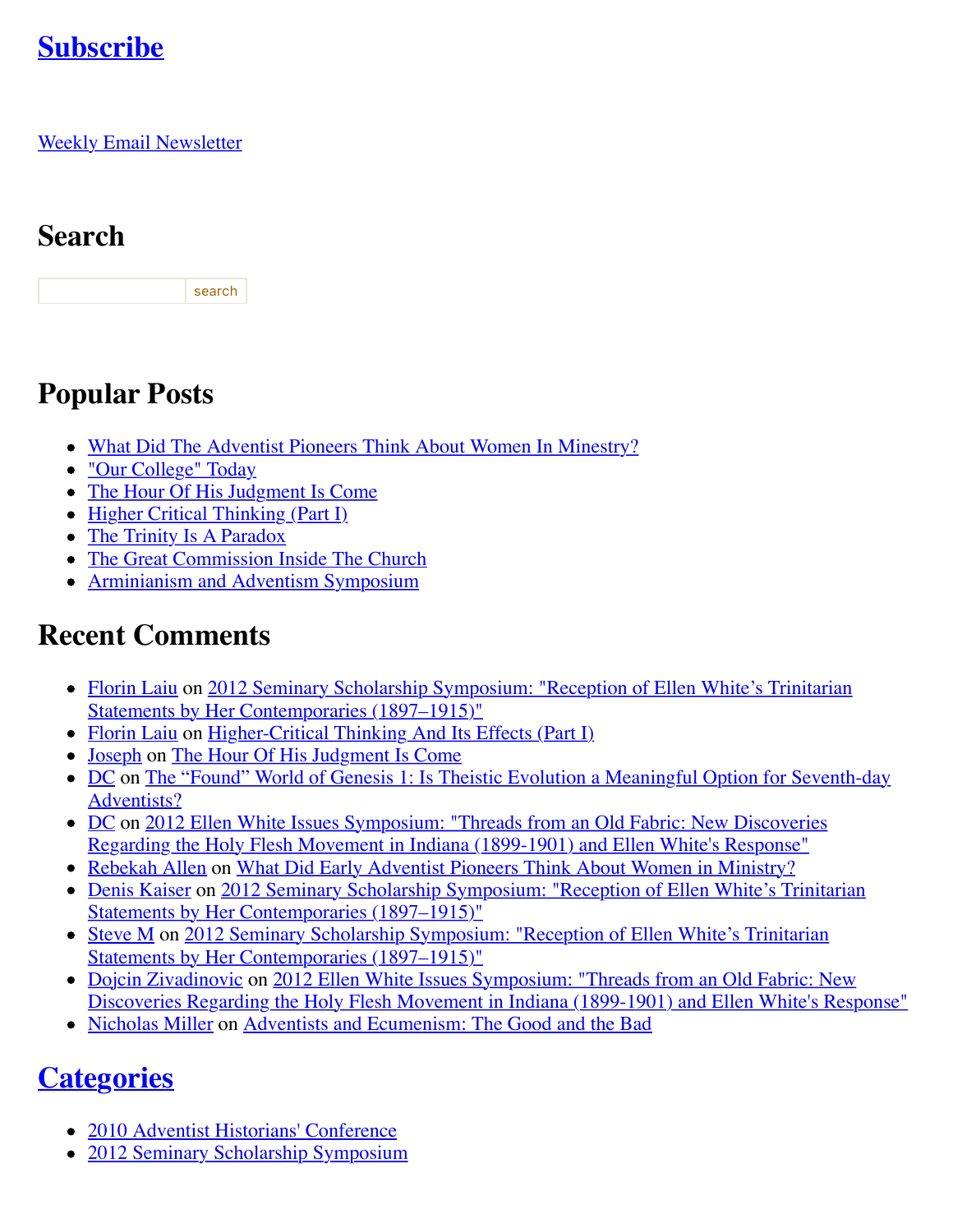- [Adventist Studies](http://web.archive.org/web/20120716005647/http://www.memorymeaningfaith.org/blog/adventist-studies/)
- [Archaeology](http://web.archive.org/web/20120716005647/http://www.memorymeaningfaith.org/blog/archaeology/)
- [Arminianism and Adventism Symposium](http://web.archive.org/web/20120716005647/http://www.memorymeaningfaith.org/blog/arminianism-and-adventism-symposium/)
- [Biblical Backgrounds](http://web.archive.org/web/20120716005647/http://www.memorymeaningfaith.org/blog/biblical-backgrounds/)
- [Blog Information](http://web.archive.org/web/20120716005647/http://www.memorymeaningfaith.org/blog/blog-info/)
- **[Book Review](http://web.archive.org/web/20120716005647/http://www.memorymeaningfaith.org/blog/book-review/)**
- [Church and Society](http://web.archive.org/web/20120716005647/http://www.memorymeaningfaith.org/blog/church-and-society/)
- [Church History](http://web.archive.org/web/20120716005647/http://www.memorymeaningfaith.org/blog/church-history/)
- [Ellen White Symposium](http://web.archive.org/web/20120716005647/http://www.memorymeaningfaith.org/blog/ellen-white-symposium/)
- [Historical Theology](http://web.archive.org/web/20120716005647/http://www.memorymeaningfaith.org/blog/theology/)
- [History of Interpretation](http://web.archive.org/web/20120716005647/http://www.memorymeaningfaith.org/blog/history-of-interpretation/)
- [Missions and Ministry](http://web.archive.org/web/20120716005647/http://www.memorymeaningfaith.org/blog/missions-and-ministry/)
- [Philosophy of History](http://web.archive.org/web/20120716005647/http://www.memorymeaningfaith.org/blog/philosophy-of-history/)
- Ouotable
- [Science and Theology](http://web.archive.org/web/20120716005647/http://www.memorymeaningfaith.org/blog/science-and-theology/)

## **Recent Posts**

- [2012 Ellen White Issues Symposium: "Ellen G. White on Leadership and Power"](http://web.archive.org/web/20120716005647/http://www.memorymeaningfaith.org/blog/2012/04/2012-ellen-whites-issues-symposium-white-on-leadership-and-power.html)
- [2012 Ellen White Issues Symposium: "Threads from an Old Fabric: New Discoveries Regarding the](http://web.archive.org/web/20120716005647/http://www.memorymeaningfaith.org/blog/2012/04/2012-ellen-whites-issues-symposium-threads-from-an-old-fabric-holy-flesh-movement-indiana.html) Holy Flesh Movement in Indiana (1899-1901) and Ellen White's Response"
- [2012 Ellen White Issues Symposium: "Can a Biblical Inspired Writer Use Literary Sources?"](http://web.archive.org/web/20120716005647/http://www.memorymeaningfaith.org/blog/2012/03/2012-ellen-whites-issues-symposium-inspired-writer-literary-sources.html)
- [2012 Ellen White Issues Symposium: "D. M. Canright and Inspiration: The Origin of a Crisis"](http://web.archive.org/web/20120716005647/http://www.memorymeaningfaith.org/blog/2012/03/2012-ellen-whites-issues-symposium-canright-ellen-white-inspiration-crisis.html)
- [2012 Ellen White Issues Symposium: "Ellen White and Me"](http://web.archive.org/web/20120716005647/http://www.memorymeaningfaith.org/blog/2012/03/2012-ellen-white-issues-symposium-ellen-white-and-me.html)
- [2012 Seminary Scholarship Symposium: "The Authoritative Hermeneutics in Irenaeus and Tertullian"](http://web.archive.org/web/20120716005647/http://www.memorymeaningfaith.org/blog/2012/03/2012-sss-authoritative-hermeneutics-in-irenaeus-and-tertullian.html)
- [2012 Seminary Scholarship Symposium: "Reception of Ellen White's Trinitarian Statements by Her](http://web.archive.org/web/20120716005647/http://www.memorymeaningfaith.org/blog/2012/02/2012-seminary-scholarship-symposium-.html) Contemporaries (1897–1915)"
- [2012 Seminary Scholarship Symposium: "A Theology of Music Among Sabbatarian Adventists, 1849-](http://web.archive.org/web/20120716005647/http://www.memorymeaningfaith.org/blog/2012/02/2012-sss-theology-of-music-sabbatarian-adventists-1849-1863.html) 1863"
- [Adventists and Ecumenism: The Good and the Bad](http://web.archive.org/web/20120716005647/http://www.memorymeaningfaith.org/blog/2012/02/adventists-and-ecumenism-the-good-and-the-bad.html)
- [The "Found" World of Genesis 1 Part II: How Does Science Inform Theology](http://web.archive.org/web/20120716005647/http://www.memorymeaningfaith.org/blog/2011/08/the-found-world-of-genesis-1-part-ii-science-informing-theology.html)

## **[Archives](http://web.archive.org/web/20120716005647/http://www.memorymeaningfaith.org/blog/archives.html)**

- April  $2012$
- [March 2012](http://web.archive.org/web/20120716005647/http://www.memorymeaningfaith.org/blog/2012/03/index.html)
- [February 2012](http://web.archive.org/web/20120716005647/http://www.memorymeaningfaith.org/blog/2012/02/index.html)
- $\bullet$  [August 2011](http://web.archive.org/web/20120716005647/http://www.memorymeaningfaith.org/blog/2011/08/index.html)
- [June 2011](http://web.archive.org/web/20120716005647/http://www.memorymeaningfaith.org/blog/2011/06/index.html)
- [May 2011](http://web.archive.org/web/20120716005647/http://www.memorymeaningfaith.org/blog/2011/05/index.html)
- $\bullet$  [April 2011](http://web.archive.org/web/20120716005647/http://www.memorymeaningfaith.org/blog/2011/04/index.html)
- [March 2011](http://web.archive.org/web/20120716005647/http://www.memorymeaningfaith.org/blog/2011/03/index.html)
- [February 2011](http://web.archive.org/web/20120716005647/http://www.memorymeaningfaith.org/blog/2011/02/index.html)
- [January 2011](http://web.archive.org/web/20120716005647/http://www.memorymeaningfaith.org/blog/2011/01/index.html)

[More...](http://web.archive.org/web/20120716005647/http://www.memorymeaningfaith.org/blog/archives.html)

## **[Sponsor](http://web.archive.org/web/20120716005647/http://www.andrews.edu/)**